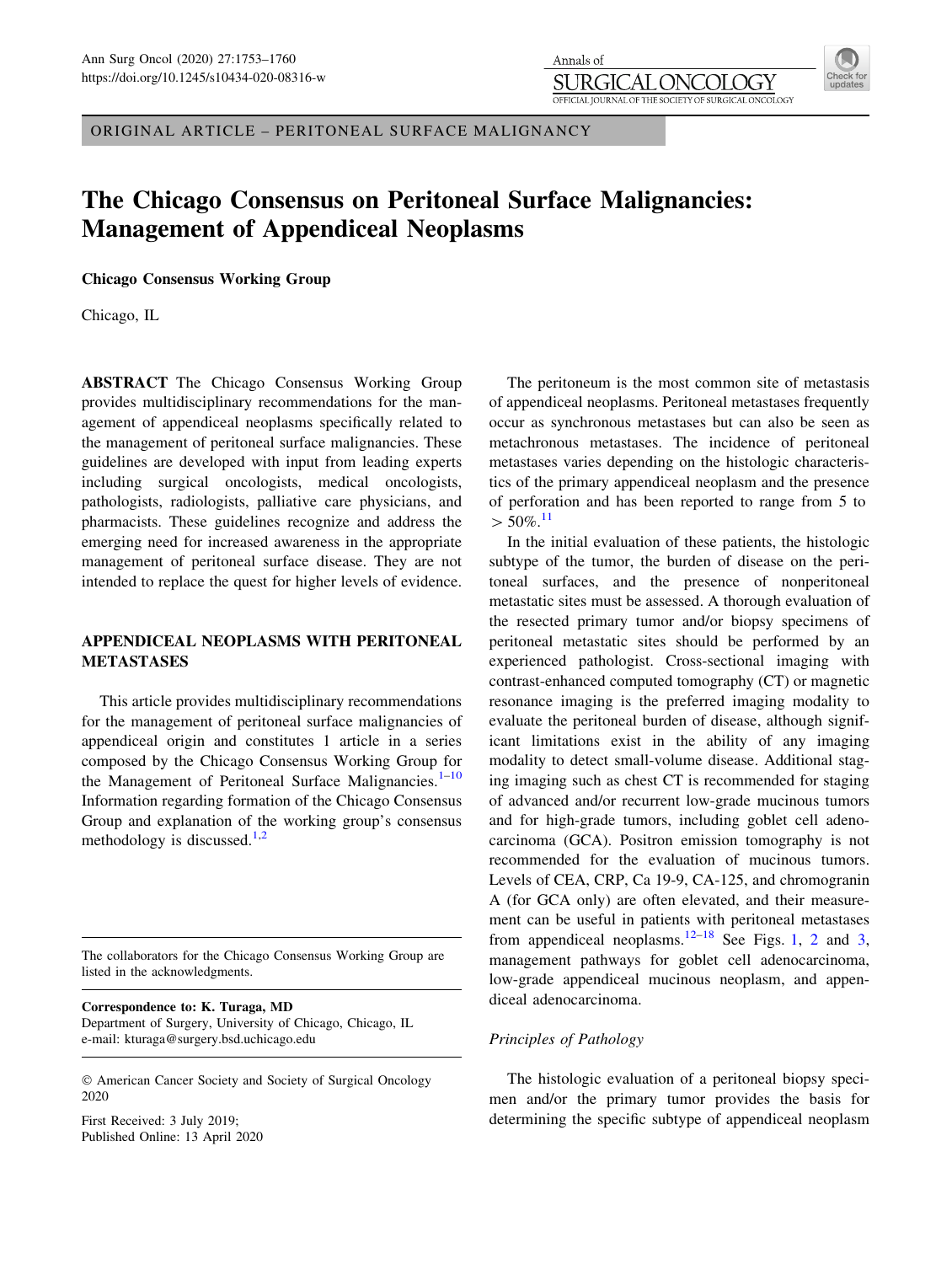<span id="page-1-0"></span>

FIG. 1 Goblet cell adenocarcinoma management pathway



FIG. 2 Low-grade appendiceal mucinous neoplasm management pathway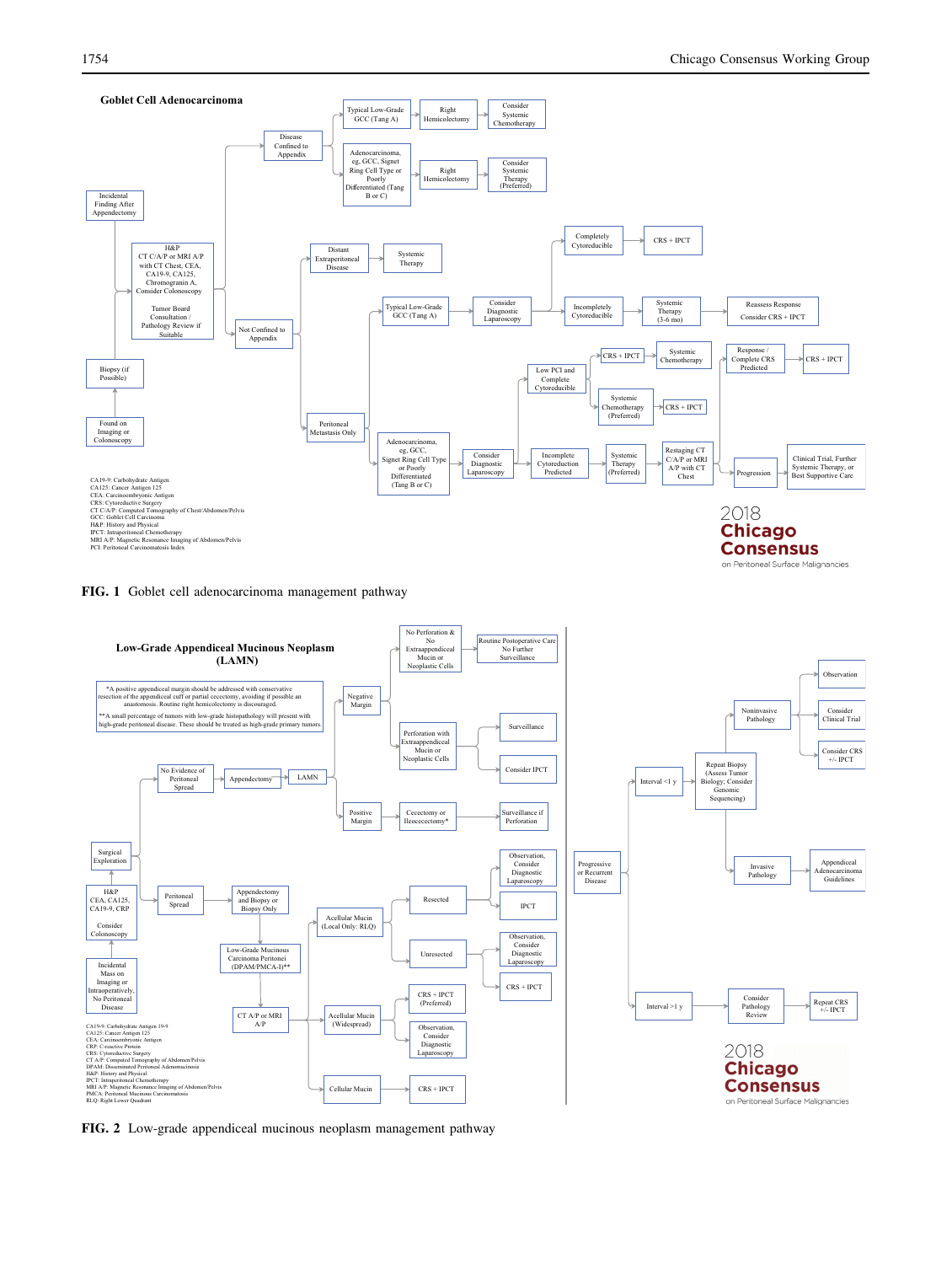

<span id="page-2-0"></span>

FIG. 3 Appendiceal adenocarcinoma management pathway

and its grade. Standard hematoxylin–eosin staining and immunohistochemistry methods are the basis of the pathological evaluation of appendiceal tumors. However, because of controversial and confusing nomenclature of several appendiceal neoplastic entities, the pathological assessment should be performed by a pathologist experienced in appendiceal and peritoneal tumors. $11,19$  $11,19$  $11,19$ 

On gross evaluation, most appendices with primary mucinous neoplasia show appendiceal dilatation as a result of abnormal accumulation of mucin within the lumen. The gross and macroscopic examination of these neoplasms should include the location of the tumor within the appendix (tip vs body vs base), the size of the tumor, the distance of tumor from the proximal resection margin (when possible), the presence or absence of mucin deposits on the serosa, the presence or absence of perforation, and the presence of any solid areas. Following formalin fixation, the entire appendix should be submitted for histologic examination, with the margin of resection separately designated.

After formalin fixation, peritoneal tissue should be measured and examined for mucin deposits and any firm nodules. If the specimen consists solely of mucin or contains a separate mucinous component, a measurement should also be given for this component and careful

inspection for solid areas should be performed. For each specimen part, it is reasonable to submit 1 section per centimeter of mucinous deposit initially. If initial sections demonstrate high-grade disease, then there is no added value to additional tissue sections. However, detection of only acellular mucin or low-grade disease should prompt additional tissue sections, including submission of all mucinous material when feasible. Because of the low cellularity in many of these specimens, intraoperative assessment via frozen section is not recommended. Mucinous specimens can be processed and embedded in paraffin according to standard laboratory protocols. If molecular analysis is needed, microdissection may be required to obtain sufficient tumor DNA.

Biopsies of the peritoneal tumor deposits should be performed using image-guided core-needle technique or via a diagnostic laparoscopy. Positioning of the needle tracts and trocars should take into consideration the potential risk of seeding along the tract (midline preferred).

The presence of mucin without epithelial cells in a peritoneal biopsy specimen should not be classified as benign disease or a nondiagnostic sample; its significance and further management decisions should be determined by providers experienced in the management of appendiceal tumors. Cytologic evaluation of mucinous ascites can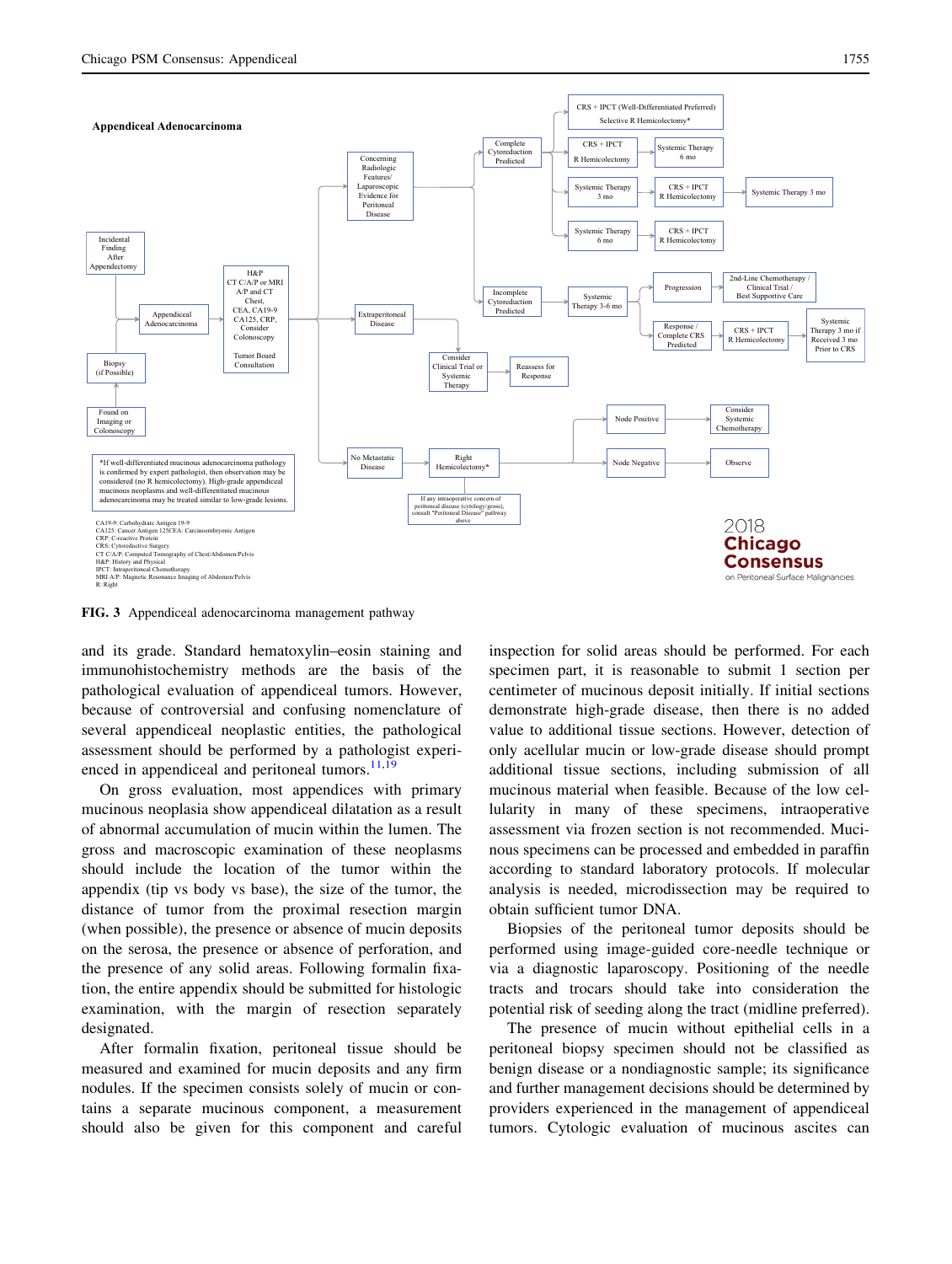identify glandular cells, although low tumor cellularity and lack of consensus guidelines limit the value of this method.

The pathological evaluation of the primary appendiceal tumor specimen should include the following features:

- Organ and site.
- Primary diagnosis according to Digestive System Tumours, volume 1 of WHO Classification of Tumours, fifth edition.[20–22](#page-6-0) For GCA, histologic classification as typical GCA (Tang group A), signet ring cell type (Tang group B), or poorly differentiated carcinoma type (Tang group C) should be noted. $^{23}$  $^{23}$  $^{23}$
- Histologic grade, specifically including the presence of signet ring cells.
- Tumor stage.
- Presence of perforation of appendix or tumor.
- Presence of mucin or neoplastic epithelial cells on the appendiceal serosa or mesoappendix.
- Presence of lymphatic vessel invasion, large vessel invasion, or perineural invasion.
- Status of margins.
- Status of lymph nodes.

The pathological evaluation of the peritoneal metastases should include the following:

- Histologic type according to the World Health Organization classification[.20–22](#page-6-0)
- Histologic grade.
- Presence of signet ring cells, including percentage of tumor composed of signet ring cells.
- Results of ancillary studies, including immunohistochemistry to determine the potential origin of the tumor.

#### Principles of Systemic Chemotherapy

Limited evidence regarding the role of systemic chemotherapy in appendiceal neoplasms is available, and the existing evidence shows limited efficacy for the most common subtypes. Nonmucinous epithelial appendiceal neoplasms are generally approached and treated using colorectal cancer treatment pathways (Fig. [3](#page-2-0)).

Low-grade mucinous appendiceal neoplasms and lowgrade mucinous carcinoma peritonei of appendiceal origin are generally considered indolent and show minimal to no responsiveness to systemic chemotherapy (Fig. [2\)](#page-1-0).  $24-26$ Therefore, patients who are candidates for surgical cytoreduction are treated with surgery and hyperthermic intraperitoneal chemotherapy (HIPEC) followed by surveillance. For patients with unresectable disease and/or recurrent disease not amenable to resection, systemic therapy can be used according to the treatment algorithms for mucinous colorectal cancer (Fig. [2](#page-1-0)). $27,28$ 

noma, nonmucinous appendiceal adenocarcinoma, signet ring cell adenocarcinoma, high-grade mucinous carcinoma peritonei, or high-grade and/or advanced-stage GCA, systemic chemotherapy is used as part of multimodality therapy akin to the treatment of colorectal cancer. $29$  There is limited evidence regarding efficacy in appendiceal cancer specifically, but several studies suggest similar response rates in these cancer subtypes. $27,29$  $27,29$  $27,29$  It is worth noting that not all patients with GCA necessarily require systemic chemotherapy, especially those with Tang group A tumors (Fig. [1](#page-1-0)). However, limited evidence to help guide this decision is available.

For patients who are candidates for cytoreductive surgery and HIPEC, systemic chemotherapy can be used preoperatively, postoperatively, or both. $24,26,30$  $24,26,30$  $24,26,30$  Following standards used in other colorectal cancer settings, a combined total of 6 months of chemotherapy is usually recommended.

## Principles of Surgery

Surgery with a curative intent can be considered for patients with either low-grade or high-grade subtypes of appendiceal neoplasms and peritoneal metastases. However, inclusion criteria and expected outcomes are notably different.

Peritoneal metastases of appendiceal origin are often detected incidentally at the time of appendectomy or diagnostic laparoscopy. In these situations surgical resection should be limited to steps that will help establish an accurate diagnosis (most commonly peritoneal biopsy and appendectomy if feasible). More extensive resections or partial debulking should be avoided at this time.

Complete cytoreduction is the main goal of surgical management of peritoneal metastases and is the most basic principle in preoperative decision-making. It is important to note that for low-grade appendiceal mucinous neoplasms and well-differentiated mucinous adenocarcinoma, right hemicolectomy is not always necessary.  $31,32$ 

Cross-sectional imaging with or without diagnostic laparoscopy is used to estimate the likelihood of complete cytoreduction. Multifocal bowel obstruction, extensive involvement of the small bowel, biliary obstruction, and ureteral obstruction (especially bilateral) usually preclude successful curative-intent surgery.

For patients with low-grade mucinous neoplasm (grade 1), cytoreductive surgery with HIPEC is the treatment of choice. Excellent long-term survival can be achieved even in patients with a high burden of disease if complete cytoreduction can be achieved. $33-35$  Patients who develop peritoneal recurrence after initial cytoreduction may be candidates for repeat surgical procedures.<sup>[36–38](#page-7-0)</sup>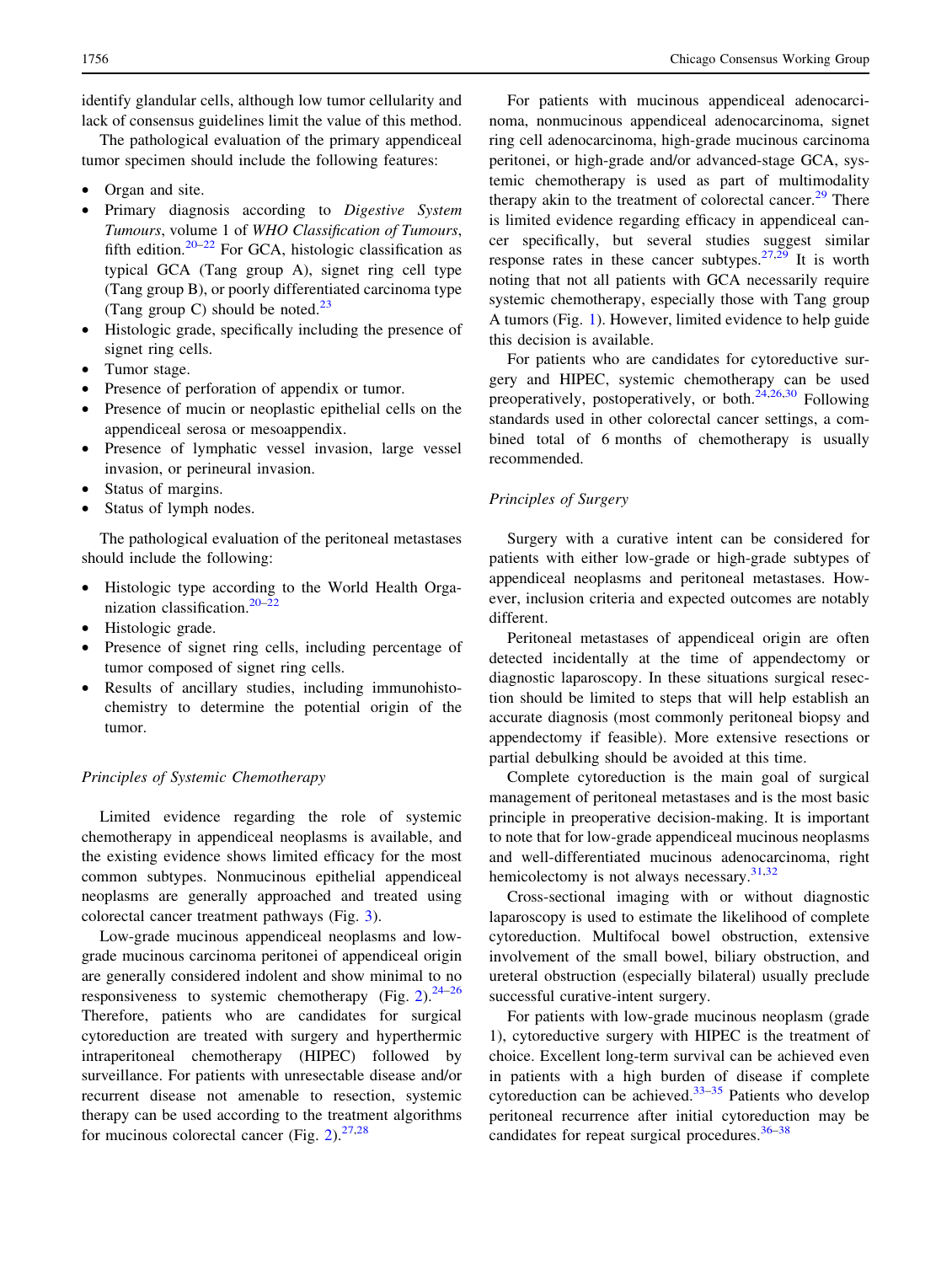Patients with adenocarcinoma and peritoneal metastases are less likely than those with low-grade primary neoplasms and peritoneal disease to have complete cytoreduction. These patients also have worse survival rates when a high disease burden is present. $39,40$  Preoperative predictive scoring systems can be helpful in preoperative decision-making, $41$  although an absolute cutoff value of peritoneal disease burden has not been established.

Surgeons performing cytoreductive surgical procedures must be expert in assessing all of the peritoneal surfaces and knowledgeable about the typical patterns of involvement with different types of peritoneal surface malignancies. They need to have expertise performing multiple visceral resections and knowledge of standard peritonectomy techniques. Palliative debulking procedures (or incomplete cytoreductions/ablations) are generally discouraged except for patients with low-grade tumors; these procedures can be considered in appropriately selected patients. The burden of disease must be documented with a standard scoring system such as the peritoneal cancer index (PCI) score, and completion of cytoreduction should be documented with a CC or R score.<sup>[42](#page-7-0)</sup>

#### Principles of Intraperitoneal Chemotherapy

Intraperitoneal chemotherapy has been applied in most studies that assessed complete cytoreduction for peritoneal metastases of appendiceal origin. The only randomized controlled study on this subject was designed to assess outcomes of cytoreductive surgery (CRS) and HIPEC in patients with colorectal cancer but included some patients with appendiceal adenocarcinoma. This study showed improved survival for patients treated with CRS and HIPEC plus systemic chemotherapy as compared with systemic chemotherapy with or without palliative sur-gery.<sup>[43](#page-7-0)</sup> The first and only randomized trial of patients with appendiceal cancer was recently reported. The primary aim of this trial was to evaluate the toxicity of HIPEC with mitomycin C versus HIPEC with oxaliplatin. Progressionfree and overall survival did not differ between groups, but the overall results confirmed that long-term survival is possible if complete cytoreduction is achieved.<sup>[44](#page-7-0)</sup>

Large cohort studies of complete cytoreduction using peritonectomy procedures and visceral resection without HIPEC or early postoperative intraperitoneal chemotherapy are not available.

Current regimens that may be used for intraperitoneal chemotherapy are as follows:

• Mitomycin 30 mg at time 0, and 10 mg at time 60 for 90 min.

- Mitomycin 30 mg/m<sup>2</sup> for 90 to 120 min.
- Mitomycin 15 mg/m<sup>2</sup> plus doxorubicin 15 mg/m<sup>2</sup> for 90 min.
- Oxaliplatin 300 mg/m<sup>2</sup> for 30 min.

ACKNOWLEDGMENT Collaborators: Darryl Schuitevoerder, MBBS, University of Chicago, Department of Surgery, Chicago, IL; Alejandro Plana, BA, University of Chicago, Department of Surgery, Chicago, IL; Francisco J. Izquierdo, MD, Clínica Santa María, Department of Surgery, Providencia, Chile; Konstantinos I. Votanopoulos, MD, PhD, Wake Forest, Surgery, Winston-Salem, NC; James C. Cusack Jr, MD, Massachusetts General Hospital, Department of Surgery, Boston, MA; Lana Bijelic, MD, Inova Schar Cancer Institute, Surgical Oncology, Fairfax, VA; Clifford S. Cho, MD, University of Michigan Medical School, Department of Surgery, Ann Arbor, MI; Alexandra Gangi, MD, Cedars-Sinai Medical Center, Surgical Oncology, Department of Surgery, Los Angeles, CA; Erin W. Gilbert, MD, Oregon Health & Science University, Department of Surgery, Portland, OR; Martin D. Goodman, MD, Tufts Medical Center, Surgical Oncology, Boston, MA; Anand Govindarajan, MD, MSc, Sinai Health System, University of Toronto, Division of General Surgery, Toronto, ON, Canada; Vadim Gushchin, MD, Institute for Cancer Care at Mercy, Surgical Oncology, Baltimore, MD; Chukwuemeka Ihemelandu, MD, MedStar Georgetown University Medical Center, Surgical Oncology, Washington, DC; Kaitlyn J. Kelly, MD, University of California San Diego, Surgery, La Jolla, CA; Ryan P. Merkow, MD, MS, Northwestern University, Feinberg School of Medicine, Department of Surgery, Evanston, IL; Sam G. Pappas, MD, Rush University Medical Center, Surgery, Chicago, IL; Daniel E. Abbott, MD, University of Wisconsin, Department of Surgery, Madison, WI; Steven A. Ahrendt, MD, University of Colorado, Department of Surgery, Aurora, CO; Mazin Al-kasspooles, MD, University of Kansas Medical Center, Department of Surgery, Division of Surgical Oncology, Kansas City, KS; Lindsay Alpert, MD, University of Chicago, Department of Pathology, Chicago, IL; Farin Amersi, MD, Cedars-Sinai Medical Center, Los Angeles, CA; Amanda K. Arrington, MD, University of Arizona, Surgery, Tucson, AZ; Brian Badgwell, MD, MS, MD Anderson Cancer Center, Surgical Oncology, Houston, TX; Robert M. Barone, MD, MS, Sharp HealthCare, UCSD School Medicine Division Surgical Oncology, Surgery, La Jolla, CA; Joel M. Baumgartner, MD, MAS, University of California San Diego, Surgery, La Jolla, CA; Dan G. Blazer III, MD, Duke University, Surgery, Durham, NC; Richard N. Berri, MD, Ascension St. John Hospital, Surgical Oncology, Grosse Pointe Woods, MI; Charles Komen Brown, MD, PhD, AMITA Health, Surgery, La Grange, IL; Daniel V. Catenacci, MD, University of Chicago, Medicine, Chicago, IL; Carlos H. F. Chan, MD, PhD, University of Iowa Hospitals and Clinics, Department of Surgery, Iowa City, IA; M. Haroon A. Choudry, MD, University of Pittsburgh, Surgery, Surgical Oncology, Pittsburgh, PA; Callisia N. Clarke, MD, MS, Medical College of Wisconsin, Surgery, Milwaukee, WI; Jordan M. Cloyd, MD, The Ohio State University, Department of Surgery, Columbus, OH; Abraham H. Dachman, MD, UChicago Medicine, Radiology, Chicago, IL; Jeremiah L. Deneve, DO, University of Tennessee Health Science Center, Surgery, Memphis, TN; Sean P. Dineen, MD, Moffitt Cancer Center, GI Oncology, Tampa, FL; Leopoldo J. Fernandez, MD, Virginia Commonwealth University Massey Cancer Center, Hunter Holmes McGuire VAMC, Surgical Oncology, Richmond, VA; Oliver S. Eng, MD, University of Chicago, Surgery, Chicago, IL; James W. Fleshman, Jr, MD, Baylor University Medical Center, Department of Surgery, Dallas, TX; T. Clark Gamblin, MD, MS, MBA, Medical College of Wisconsin, Department of Surgery, Milwaukee, WI;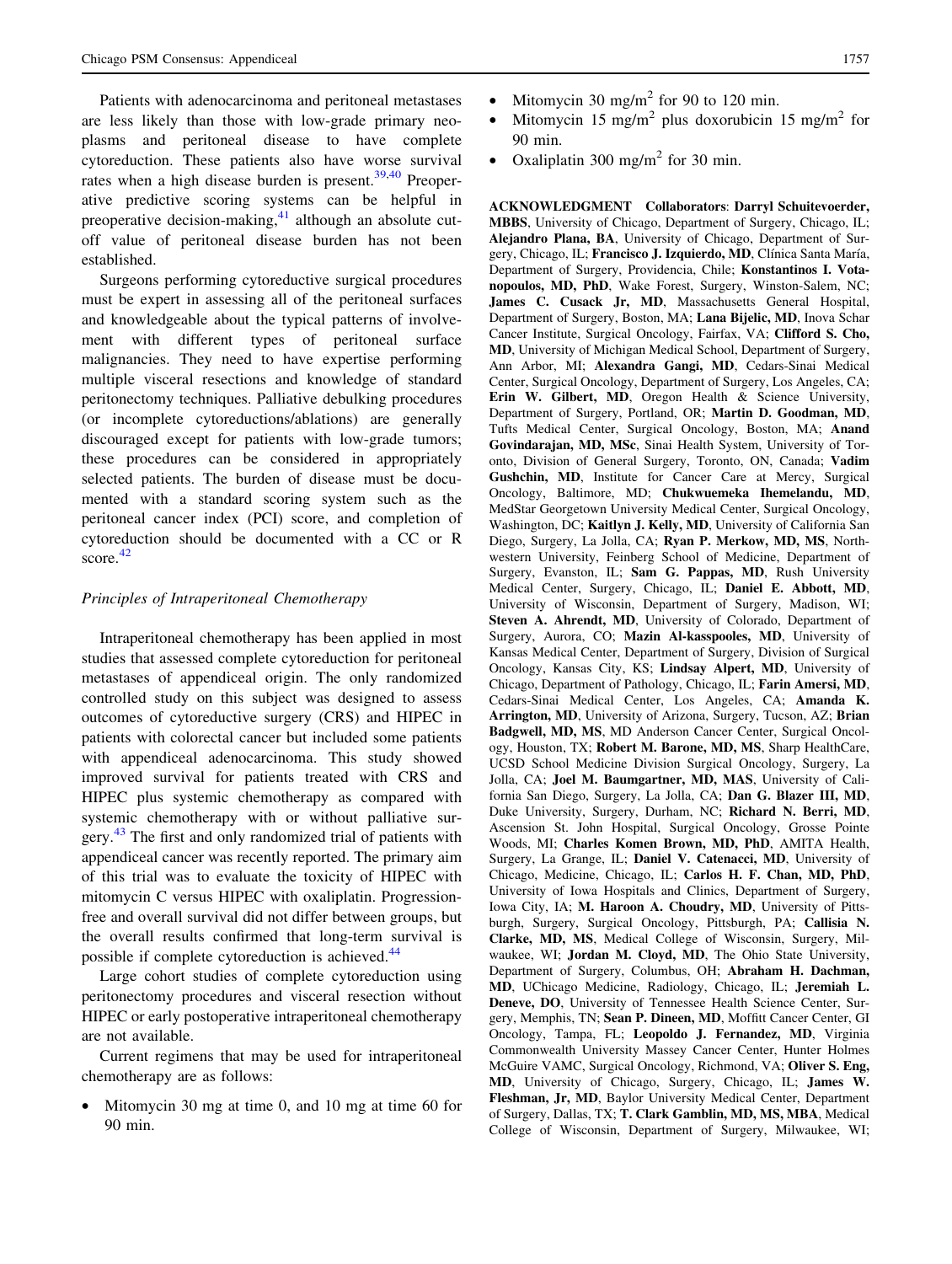<span id="page-5-0"></span>Georgios V. Georgakis, MD, PhD, Stony Brook University, Department of Surgery, Division of Surgical Oncology, Stony Brook, NY; Travis E. Grotz, MD, Mayo Clinic, Department of Surgery, Rochester, MN ; Nader Hanna, MD, University of Maryland School of Medicine, Surgery, Baltimore, MD; Carla Harmath, MD, University of Chicago, Radiology, Chicago, IL; John Hart, MD, University of Chicago, Department of Pathology, Chicago, IL; Andrea Hayes-Jordan, MD, University of North Carolina School of Medicine, Department of Surgery, Division of Pediatric Surgery, Chapel Hill, NC; Aliya N. Husain, MD, University of Chicago, Pathology, Chicago, IL: Kamran Idrees, MD, MSCI, MMHC, Vanderbilt University Medical Center, Department of Surgery, Nashville, TN; Haejin In, MD, MBA, MPH, Montefiore Medical Center, Surgery, Bronx, NY; David Jiang, MD, University of Chicago, Department of Surgery, Chicago, IL; John M. Kane III, MD, Roswell Park Comprehensive Cancer Center, Surgical Oncology, Buffalo, NY; Timothy J. Kennedy, MD, MBA, Rutgers Cancer Institute of New Jersey, GI Surgical Oncology, New Brunswick, NJ; Xavier M. Keutgen, MD, University of Chicago, Surgery, Division of Surgical Oncology, Endocrine Surgery Research Program, Chicago, IL; Hedy Lee Kindler, MD, University of Chicago, Section of Hematology/Oncology, Chicago, IL; Byrne Lee, MD, City of Hope, Division of Surgical Oncology, Duarte, CA; Chih-Yi Liao, MD, BA, University of Chicago, Section of Hematology/Oncology, Department of Medicine, Chicago, IL; Ugwuji N. Maduekwe, MD, MSc, The University of North Carolina at Chapel Hill, Department of Surgery, Division of Surgical Oncology and Endocrine Surgery, Chapel Hill, NC; Grace Z. Mak, MD, University of Chicago, Department of Surgery, Section of Pediatric Surgery, Chicago, IL; Lloyd A. Mack, MD, MSc, University of Calgary, Departments of Surgery and Oncology, Calgary, AB, Canada; Melvy Sarah Mathew, MD, University of Chicago, Department of Radiology, Chicago, IL; Marcovalerio Melis, MD, NYU School of Medicine, Surgery, New York, NY; Nelya Melnitchouk, MD, MSc, Brigham and Women's Hospital, Harvard Medical School, Department of Surgery, Boston, MA; Joseph Misdraji, MD, Massachusetts General Hospital, Department of Pathology, Boston, MA; Harveshp Mogal, MD, MS, Medical College of Wisconsin, Surgery, Milwaukee, WI; Mecker G. Möller, MD, University of Miami Miller School of Medicine, Department of Surgery, Division of Surgical Oncology, Miami, FL; Garrett M. Nash, MD, MPH, Memorial Sloan Kettering, Surgery, New York, NY; Aytekin Oto, MD, MBA, University of Chicago, Radiology, Chicago, IL; Reetesh K. Pai, MD, University of Pittsburgh, Department of Pathology, Pittsburgh, PA; Colette R. Pameijer, MD, Penn State College of Medicine, Department of Surgery, Hershey, PA; Patricio M. Polanco, MD, University of Texas Southwestern Medical Center, Department of Surgery, Division of Surgical Oncology, Dallas, TX; Blase N. Polite, MD, MPP, University of Chicago, Department of Medicine, Chicago, IL; Sanjay S. Reddy, MD, Fox Chase Cancer Center, Department of Surgery, Philadelphia, PA; Richard Royal, MD, MD Anderson Cancer Center, Surgical Oncology, Houston, TX; David P. Ryan, MD, Massachusetts General Hospital, MGH Cancer Center, Boston, MA; George Salti, MD, Edward-Elmhurst Health and University of Illinois at Chicago, Surgical Oncology, Chicago, IL; Armando Sardi, MD, Mercy Medical Center, Surgical Oncology, Baltimore, MD; Maheswari Senthil, MD, Loma Linda University Health, Surgical Oncology, Loma Linda, CA; Namrata Setia, MD, University of Chicago, Department of Pathology, Chicago, IL; Scott K. Sherman, MD, University of Chicago, Surgery, Chicago, IL; Lucas Sideris, MD, FRCSC, University of Montreal, Surgery, Montreal, QC, Canada; Joseph Skitzki, MD, Roswell Park Comprehensive Cancer Center, Department of Surgical Oncology, Buffalo, NY; Jula Veerapong, MD, University of California San Diego, Surgical Oncology, La Jolla, CA; Michael G. White, MD, MSc, University of Chicago, Department of Surgery, Chicago, IL; Joshua H. Winer, MD, Emory

University, Division of Surgical Oncology, Atlanta, GA; Shu-Yuan Xiao, MD, University of Chicago, Chicago, IL, and Wuhan University Zhongnan Hospital, Department of Pathology, Wuhan, China; Rhonda K. Yantiss, MD, Weill Cornell Medicine, Pathology and Laboratory Medicine, New York, NY; Nita Ahuja, MD, MBA, Yale University, Surgery, New Haven, CT; Wilbur Bowne MD, Drexel University College of Medicine, Department of Surgery, Philiadelphia, PA; Andrew M. Lowy, MD, UC San Diego Health, Department of Surgery, La Jolla, CA; H. Richard Alexander Jr, MD, Rutgers Cancer Institute of New Jersey, Division of Surgical Oncology, New Brunswick, NJ; Jesus Esquivel, MD, Frederick Memorial Hospital, Surgical Oncology, Frederick, MD; Jason M. Foster, MD, University of Nebraska/Nebraska Medicine, Surgery, Division of Surgical Oncology, Omaha, NE; Daniel M. Labow, MD, Icahn School of Medicine at Mount Sinai, Department of Surgery, New York, NY; Laura A. Lambert, MD, Huntsman Cancer Institute/University of Utah, General Surgery, Salt Lake City, UT; Edward A. Levine, MD, Wake Forest University, Surgical Oncology, Winston-Salem, NC; Charles Staley, MD, Emory University School of Medicine, Department of Surgery, Atlanta, GA; Paul H. Sugarbaker, MD, MedStar Washington Hospital Center, Washington, DC; David L. Bartlett, MD, University of Pittsburgh, Surgery, Pittsburgh, PA; Kiran Turaga, MD, MPH, University of Chicago, Department of Surgery, Chicago, IL.

FUNDING The Irving Harris Foundation and the University of Chicago.

DISCLOSURES James C. Cusack reports grants from Lumicell Inc. outside the submitted work. Carla Harmath serves on the medical advisory council of Accumen. Hedy Kindler reports personal fees and non-financial support from Inventiva, AstraZeneca, Boehringer Ingelheim, Merck, and Paredox; personal fees from Aldeyra Therapeutics, Bayer, BMS, Erytech, Five Prime Therapeutics, Ipsen Pharmaceuticals, Kyowa, and MedImmune; and funds to support clinical trials at her institution from Aduro, AstraZeneca, Bayer, BMS, Deciphera, GSK, Lilly, Merck, MedImmune, Polaris, Verastem, and Blueprint, all outside the submitted work. Chih-Yi Liao reports personal fees from Eisai, Exelixis, and Klus Pharma outside the submitted work. Garrett M. Nash reports non-financial support from Intuitive outside the submitted work. Aytekin Oto reports grants from Philips Healthcare, Guerbet, and Profound Healthcare, and serves as a medical advisory board member for Profound Healthcare, all outside the submitted work. David P. Ryan reports personal fees from and equity in MPM Capital, equity in Acworth Pharmaceuticals, personal fees from Oncorus, Gritstone Oncology, Maverick Therapeutics, TCR<sup>2</sup> Therapeutics, UpToDate, McGraw-Hill, and Johns Hopkins University Press, all outside the submitted work. Nita Ahuja reports grant funding from Cepheid and Astex, has served as a consultant to Ethicon, and has licensed methylation biomarkers to Cepheid. Jesus Esquivel reports personal fees from Eight Medical. The remaining authors disclosed no conflicts of interest.

#### REFERENCES

- 1. Chicago Consensus Working Group. The Chicago Consensus Guidelines for Peritoneal Surface Malignancies: Introduction. Ann Surg Oncol. 2020. [https://doi.org/10.1245/s10434-020-0831](https://doi.org/10.1245/s10434-020-08318-8) [8-8](https://doi.org/10.1245/s10434-020-08318-8).
- 2. Chicago Consensus Working Group. The Chicago Consensus on Peritoneal Surface Malignancies: Methodology. Ann Surg Oncol. 2020. [https://doi.org/10.1245/s10434-020-08317-9.](https://doi.org/10.1245/s10434-020-08317-9)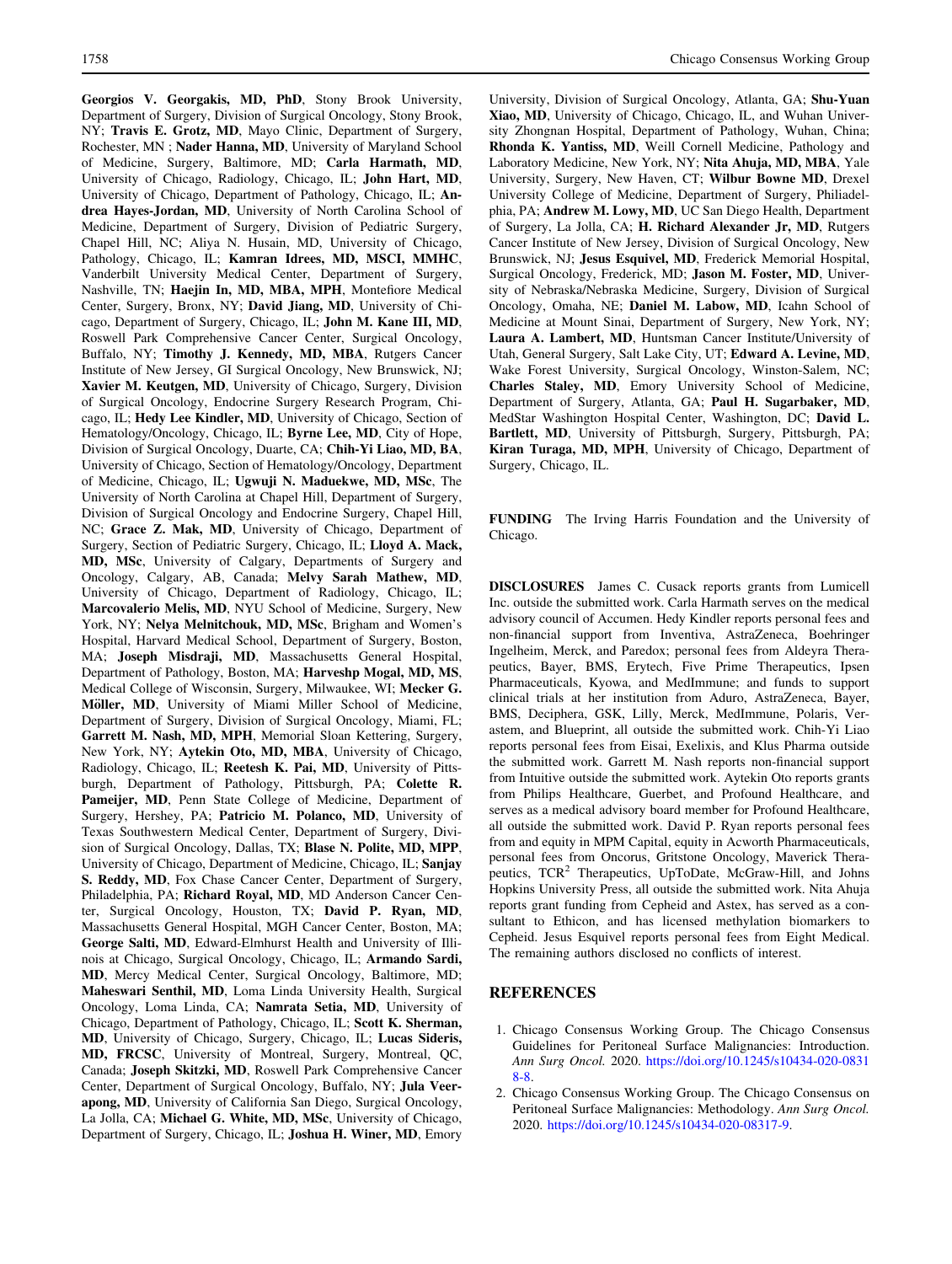- <span id="page-6-0"></span>3. Chicago Consensus Working Group. The Chicago Consensus on Peritoneal Surface Malignancies: Standards. Ann Surg Oncol. 2020. [https://doi.org/10.1245/s10434-020-08325-9.](https://doi.org/10.1245/s10434-020-08325-9)
- 4. Chicago Consensus Working Group. The Chicago Consensus on Peritoneal Surface Malignancies: Management of Colorectal Metastases. Ann Surg Oncol. 2020. [https://doi.org/10.1245/s104](https://doi.org/10.1245/s10434-020-08315-x) [34-020-08315-x.](https://doi.org/10.1245/s10434-020-08315-x)
- 5. Chicago Consensus Working Group. The Chicago Consensus on Peritoneal Surface Malignancies: Management of Gastric Metastases. Ann Surg Oncol. 2020. [https://doi.org/10.1245/s104](https://doi.org/10.1245/s10434-020-08320-0) [34-020-08320-0.](https://doi.org/10.1245/s10434-020-08320-0)
- 6. Chicago Consensus Working Group. The Chicago Consensus on Peritoneal Surface Malignancies: Management of Peritoneal Mesothelioma. Ann Surg Oncol. 2020. [https://doi.org/10.1245/](https://doi.org/10.1245/s10434-020-08324-w) [s10434-020-08324-w.](https://doi.org/10.1245/s10434-020-08324-w)
- 7. Chicago Consensus Working Group. The Chicago Consensus on Peritoneal Surface Malignancies: Management of Ovarian Neoplasms. Ann Surg Oncol. 2020. [https://doi.org/10.1245/s10434-](https://doi.org/10.1245/s10434-020-08322-y) [020-08322-y](https://doi.org/10.1245/s10434-020-08322-y).
- 8. Chicago Consensus Working Group. The Chicago Consensus on Peritoneal Surface Malignancies: Management of Neuroendocrine Tumors. Ann Surg Oncol. 2020. [https://doi.org/10.1245/](https://doi.org/10.1245/s10434-020-08321-z) [s10434-020-08321-z](https://doi.org/10.1245/s10434-020-08321-z).
- 9. Chicago Consensus Working Group. The Chicago Consensus on Peritoneal Surface Malignancies: Management of Desmoplastic Small Round Cell Tumor, Breast, and Gastrointestinal Stromal Tumor. Ann Surg Oncol. 2020. [https://doi.org/10.1245/s10434-](https://doi.org/10.1245/s10434-020-08319-7) [020-08319-7](https://doi.org/10.1245/s10434-020-08319-7).
- 10. Chicago Consensus Working Group. The Chicago Consensus on Peritoneal Surface Malignancies: Palliative Care Considerations. Ann Surg Oncol. 2020. [https://doi.org/10.1245/s10434-020-0832](https://doi.org/10.1245/s10434-020-08323-x)  $3-x$ .
- 11. Carr NJ, Bibeau F, Bradley RF, et al. The histopathological classification, diagnosis and differential diagnosis of mucinous appendiceal neoplasms, appendiceal adenocarcinomas and pseudomyxoma peritonei. Histopathology. 2017;71(6):847–858.
- 12. Carmignani CP, Hampton R, Sugarbaker CE, Chang D, Sugarbaker PH. Utility of CEA and CA 19-9 tumor markers in diagnosis and prognostic assessment of mucinous epithelial cancers of the appendix. J Surg Oncol. 2004;87(4):162–166.
- 13. Koh JL, Liauw W, Chua T, Morris DL. Carbohydrate antigen 19-9 (CA 19-9) is an independent prognostic indicator in pseudomyxoma peritonei post cytoreductive surgery and perioperative intraperitoneal chemotherapy. J Gastrointest Oncol. 2013;4(2):173–181.
- 14. Wagner PL, Austin F, Sathaiah M, et al. Significance of serum tumor marker levels in peritoneal carcinomatosis of appendiceal origin. Ann Surg Oncol. 2013;20(2):506–514.
- 15. Chua TC, Chong CH, Liauw W, Zhao J, Morris DL. Inflammatory markers in blood and serum tumor markers predict survival in patients with epithelial appendiceal neoplasms undergoing surgical cytoreduction and intraperitoneal chemotherapy. Ann Surg. 2012;256(2):342–349.
- 16. Lohani K, Shetty S, Sharma P, Govindarajan V, Thomas P, Loggie B. Pseudomyxoma peritonei: inflammatory responses in the peritoneal microenvironment. Ann Surg Oncol. 2014;21(5):1441–1447.
- 17. Olsen IH, Holt N, Langer SW, et al. Goblet cell carcinoids: characteristics of a Danish cohort of 83 patients. PLoS One. 2015;10(2):e0117627.
- 18. Lamarca A, Nonaka D, Lopez Escola C, et al. Appendiceal goblet cell carcinoids: management considerations from a reference peritoneal tumour service centre and ENETS Centre of Excellence. Neuroendocrinology. 2016;103(5):500–517.
- 19. Carr NJ, Cecil TD, Mohamed F, et al., Peritoneal Surface Oncology Group International. A consensus for classification and

pathologic reporting of pseudomyxoma peritonei and associated appendiceal neoplasia: the results of the Peritoneal Surface Oncology Group International (PSOGI) modified Delphi process. Am J Surg Pathol. 2016;40(1):14–26.

- 20. Misdraji J, Carr N, Pai R. Tumours of the appendix: mucinous neoplasm. In: WHO Classification of Tumours Editorial Board, editor. Digestive system tumours, vol 1, 5th ed. Lyon: International Agency for Research on Cancer; 2019. p. 144–146.
- 21. Misdraji J, Carr N, Pai R. Tumours of the appendix: adenocarcinoma. In: WHO Classification of Tumours Editorial Board, editor. Digestive system tumours, vol 1, 5th ed. Lyon: International Agency for Research on Cancer; 2019. p. 147–148.
- 22. Misdraji J, Carr NJ, Pai RK. Tumours of the appendix: goblet cell adenocarcinoma. In: WHO Classification of Tumours Editorial Board, editor. Digestive system tumours, vol 1, 5th ed. Lyon, France: International Agency for Research on Cancer; 2019. p. 149–151.
- 23. Tang LH, Shia J, Soslow RA, et al. Pathologic classification and clinical behavior of the spectrum of goblet cell carcinoid tumors of the appendix. Am J Surg Pathol. 2008;32(10):1429–1443.
- 24. Sugarbaker PH, Bijelic L, Chang D, Yoo D. Neoadjuvant FOL-FOX chemotherapy in 34 consecutive patients with mucinous peritoneal carcinomatosis of appendiceal origin. J Surg Oncol. 2010;102(6):576–581.
- 25. Asare EA, Compton CC, Hanna NN, et al. The impact of stage, grade, and mucinous histology on the efficacy of systemic chemotherapy in adenocarcinomas of the appendix: analysis of the National Cancer Data Base. Cancer. 2016;122(2):213–221.
- 26. Blackham AU, Swett K, Eng C, et al. Perioperative systemic chemotherapy for appendiceal mucinous carcinoma peritonei treated with cytoreductive surgery and hyperthermic intraperitoneal chemotherapy. *J Surg Oncol*. 2014;109(7):740-745.
- 27. Shapiro JF, Chase JL, Wolff RA, et al. Modern systemic chemotherapy in surgically unresectable neoplasms of appendiceal origin: a single-institution experience. Cancer. 2010;116(2):316–322.
- 28. Farquharson AL, Pranesh N, Witham G, et al. A phase II study evaluating the use of concurrent mitomycin C and capecitabine in patients with advanced unresectable pseudomyxoma peritonei. Br J Cancer. 2008;99(4):591–596.
- 29. Lieu CH, Lambert LA, Wolff RA, et al. Systemic chemotherapy and surgical cytoreduction for poorly differentiated and signet ring cell adenocarcinomas of the appendix. Ann Oncol. 2012;23(3):652–658.
- 30. Milovanov V, Sardi A, Ledakis P, et al. Systemic chemotherapy (SC) before cytoreductive surgery and hyperthermic intraperitoneal chemotherapy (CRS/HIPEC) in patients with peritoneal mucinous carcinomatosis of appendiceal origin (PMCA). Eur J Surg Oncol. 2015;41(5):707–712.
- 31. Turaga KK, Pappas S, Gamblin TC. Right hemicolectomy for mucinous adenocarcinoma of the appendix: just right or too much? Ann Surg Oncol. 2013;20(4):1063–1067.
- 32. Votanopoulos KI, Shen P, Skardal A, Levine EA. Peritoneal metastases from appendiceal cancer. Surg Oncol Clin N Am. 2018;27(3):551–561.
- 33. Moran B, Baratti D, Yan TD, Kusamura S, Deraco M. Consensus statement on the loco-regional treatment of appendiceal mucinous neoplasms with peritoneal dissemination (pseudomyxoma peritonei). J Surg Oncol. 2008;98(4):277–282.
- 34. Esquivel J, Averbach A. Laparoscopic cytoreductive surgery and HIPEC in patients with limited pseudomyxoma peritonei of appendiceal origin. Gastroenterol Res Pract. 2012;2012:981245.
- 35. Smeenk RM, Verwaal VJ, Antonini N, Zoetmulder FA. Survival analysis of pseudomyxoma peritonei patients treated by cytoreductive surgery and hyperthermic intraperitoneal chemotherapy. Ann Surg. 2007;245(1):104–109.